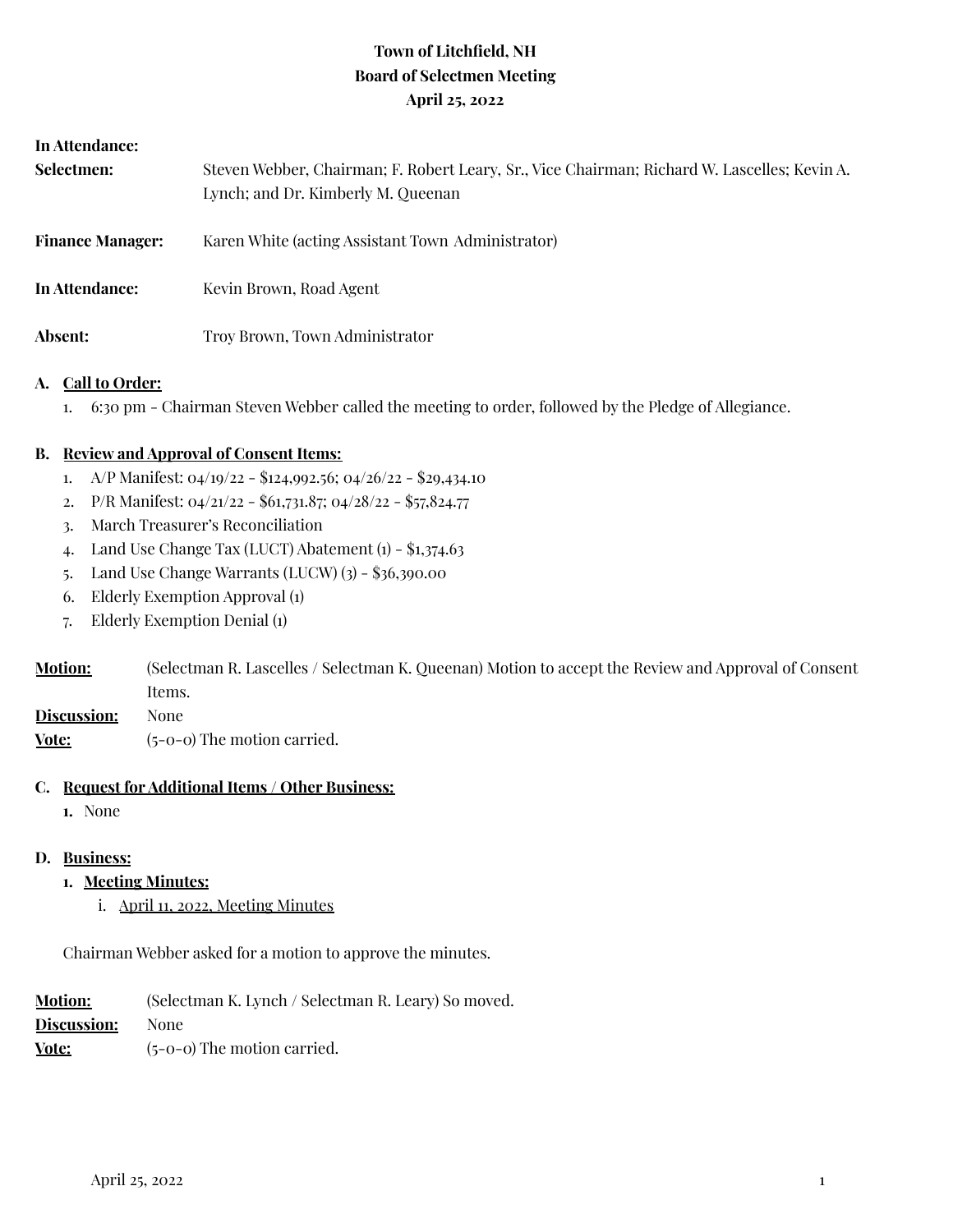#### **2. Resignations:**

i. Matthew Lepore, Conservation Commission, Regular Member:

Finance Manager White mentioned that Matthew Lepore sent in his letter of resignation effective May 5, after the Conservation Commission's last meeting. Mr. Lepore thanked everyone for their support, and it was a pleasure to work for the Town of Litchfield.

- **Motion:** (Selectman R. Lascelles / Selectman K. Lynch) I move to accept Matthew Lepore's resignation as a regular Conservation Commission member effective May 5, 2022, and ask the Town Administrator to send a thank you letter for all his hard work and dedication to the Town of Litchfield.
- **Discussion:** The Board discussed how important Mr. Lepore has been to the Town of Litchfield and how much work he did for the town. They mentioned that he would be missed.
- **<u>Vote:</u>** (4-1-0) The motion carried. (Selectman R. Leary voted 'no')

The Board thanked Mr. Lepore for all the work he did for the Town of Litchfield.

## ii. Kevin Cormier, ZBA, Regular Member:

- **Motion:** (Selectman R. Lascelles / Selectman K. Lynch) I move to accept Kevin Cormier's resignation as a regular ZBA member effective April 14, 2022, and ask the Town Administrator to send a thank you letter for all his hard work and dedication to the Town of Litchfield.
- **Discussion:** None **Vote:** (5-0-0) The motion carried.

#### **3. Appointment:**

i. Jerry Sorensen, ZBA, Regular Member (Term Expires 3/31/23)

- **Motion:** (Selectman K. Lynch / Selectman R. Lascelles) At the request of Chairman Gandia, I move to appoint Jerry Sorensen as a regular ZBA member until March 31, 2023.
- **Discussion:** Chairman Webber mentioned that Mr. Sorensen is a member of the Veteran's group, and he is also a licensed architect. Mr. Webber added that Mr. Sorensen recently received his architect license in New Hampshire.
- **Vote:**  $(5-0-0)$  The motion carried.

#### **4. 2022 Paving Program Approval - Road Agent Kevin Brown:**

Road Agent Kevin Brown presented the plan for the 2022 Paving Program and requested the Board's approval. Mr. Brown requested that the Board authorize a contract and purchase order with Continental Paving, Inc. not to exceed \$218,416 for the 2022 Road Improvement Projects.

Mr. Brown reviewed the 2022 Paving Program for six streets in Litchfield. He noted that the town would look into additional paving projects at the end of the year. Mr. Brown commented that the projects for the end of the year would be presented to the Capital Improvement Plan Committee.

Chairman Webber stated that the project would cover 1.69 miles, and \$29,829.78 of the total cost would come from Impact Fees. The remaining \$188,586.22 would come from the Highway Block Grant. The total amount for the project would be \$218,416.00.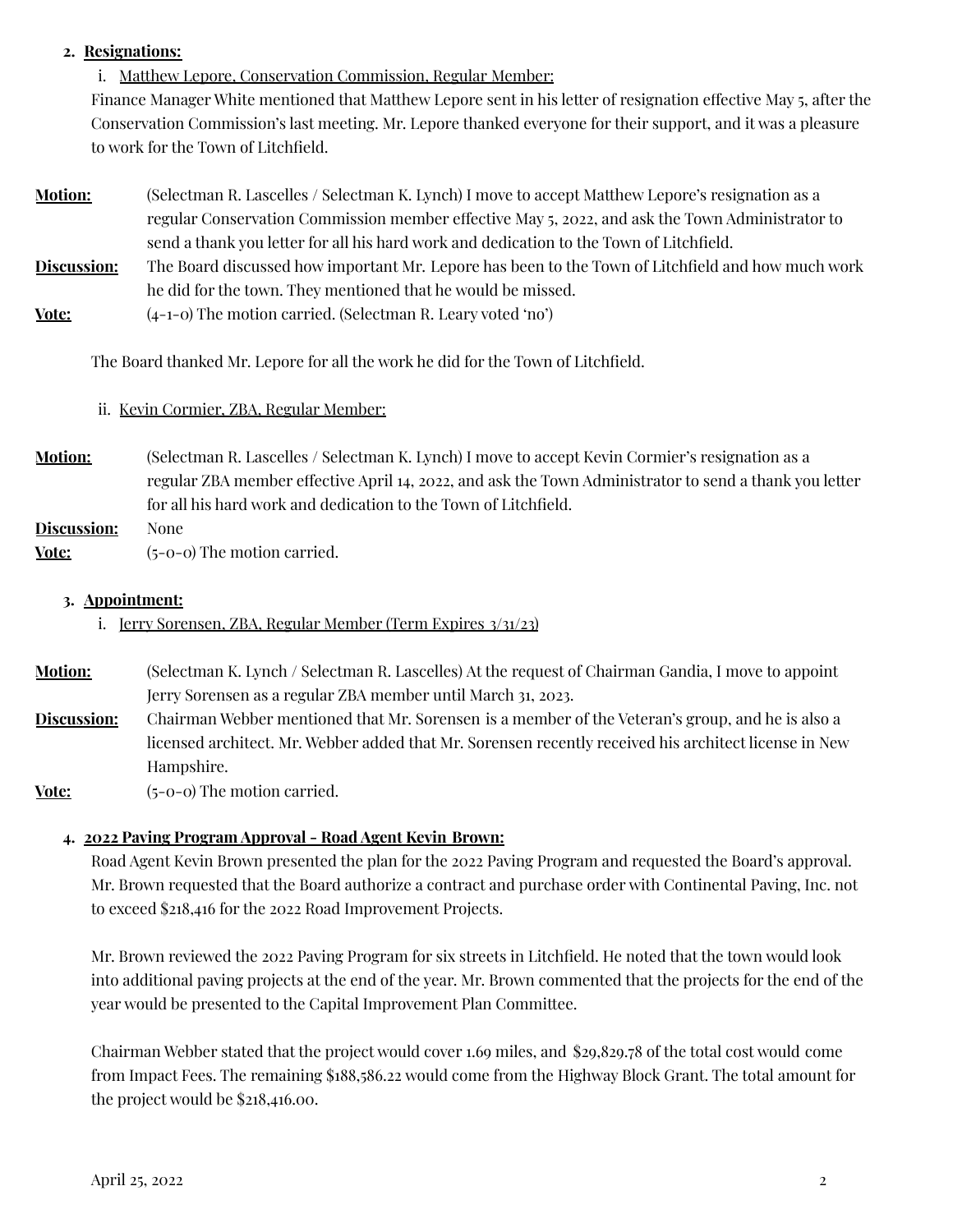Selectman Leary commented that he and Road Agent Brown had discussed the roads in Litchfield, and some of the areas discussed were not listed in the spreadsheet. Mr. Brown commented that they discussed Locke Mill Drive and Brenton. He added that the culvert on Page Road would be a special project. Mr. Brown mentioned that he had a meeting with Continental Paving, and Lou needed to come down and look at the culvert. The culvert might have to be dug up and repacked.

He added that the town is also looking at Chase Brook, Pinecrest (from Albuquerque to Brickyard), and McElwain to 3A. Selectman Leary stated that a resident on Garden Drive has water going onto his lawn and a resident on Brook Lane. Mr. Brown said that they are looking at using ARPA funds to pay for those repairs.

| 2022 PROPOSED PAVING PROGRAM |                       |              |                    |               |  |  |
|------------------------------|-----------------------|--------------|--------------------|---------------|--|--|
| <b>CIP</b> Year              | <b>PROJECTS</b>       | <b>MILES</b> | <b>DESCRIPTION</b> | <b>Budget</b> |  |  |
| 2022                         | Locke Mill Drive      | 0.68         | Shim and overlay   | \$89,380.00   |  |  |
| 2022                         | Kiln Drive            | 0.10         | Shim and overlay   | \$13,612.00   |  |  |
| 2022                         | <b>Brenton Street</b> | 0.52         | Shim and overlay   | \$45,756.00   |  |  |
| 2022                         | Quigg Court           | 0.10         | Shim and overlay   | \$9,184.00    |  |  |
| 2022                         | Crowell Court         | 0.15         | Shim and overlay   | \$23,780.00   |  |  |
| 2022                         | <b>Finch Court</b>    | 0.14         | Shim and overlay   | \$18,204.00   |  |  |
|                              | <b>Total Miles</b>    | 1.69         |                    |               |  |  |
|                              |                       | \$3,500.00   |                    |               |  |  |
|                              |                       |              | Contingency:       | \$10,000.00   |  |  |
|                              |                       | \$5,000.00   |                    |               |  |  |
|                              |                       |              | Total:             | \$218,416.00  |  |  |

**Motion:** (Selectman K. Lynch / Selectman K. Queenan) In accordance with Section 9 'exceptions' and section 10 'local advantage' of the Town Purchasing Policy, I move to authorize a contract and purchase order with Continental Paving, Inc. not to exceed \$218,416 for the 2022 Road Improvement Projects. Said funds to come from the Highway Block Grant (\$188,586.22) and Impact Fees (\$29,829.78). **Discussion:** None

**Vote:** (5-0-0) The motion carried.

The Board thanked Road Agent Kevin Brown for coming to the meeting and Continental Paving for their work at the Old Town Hall.

## **5. Purchasing Policy - First Reading:**

Finance Manager White and the Select Board reviewed the Purchasing Policy.

This policy is intended to provide practices and procedures necessary for the conduct of purchasing activities for the Town of Litchfield. This policy is designed to:

- i. Encourage maximum competition through fair and equal opportunity for those qualified and interested.
- ii. Provide a uniform procedure for the procurement of material, equipment, supplies, and services.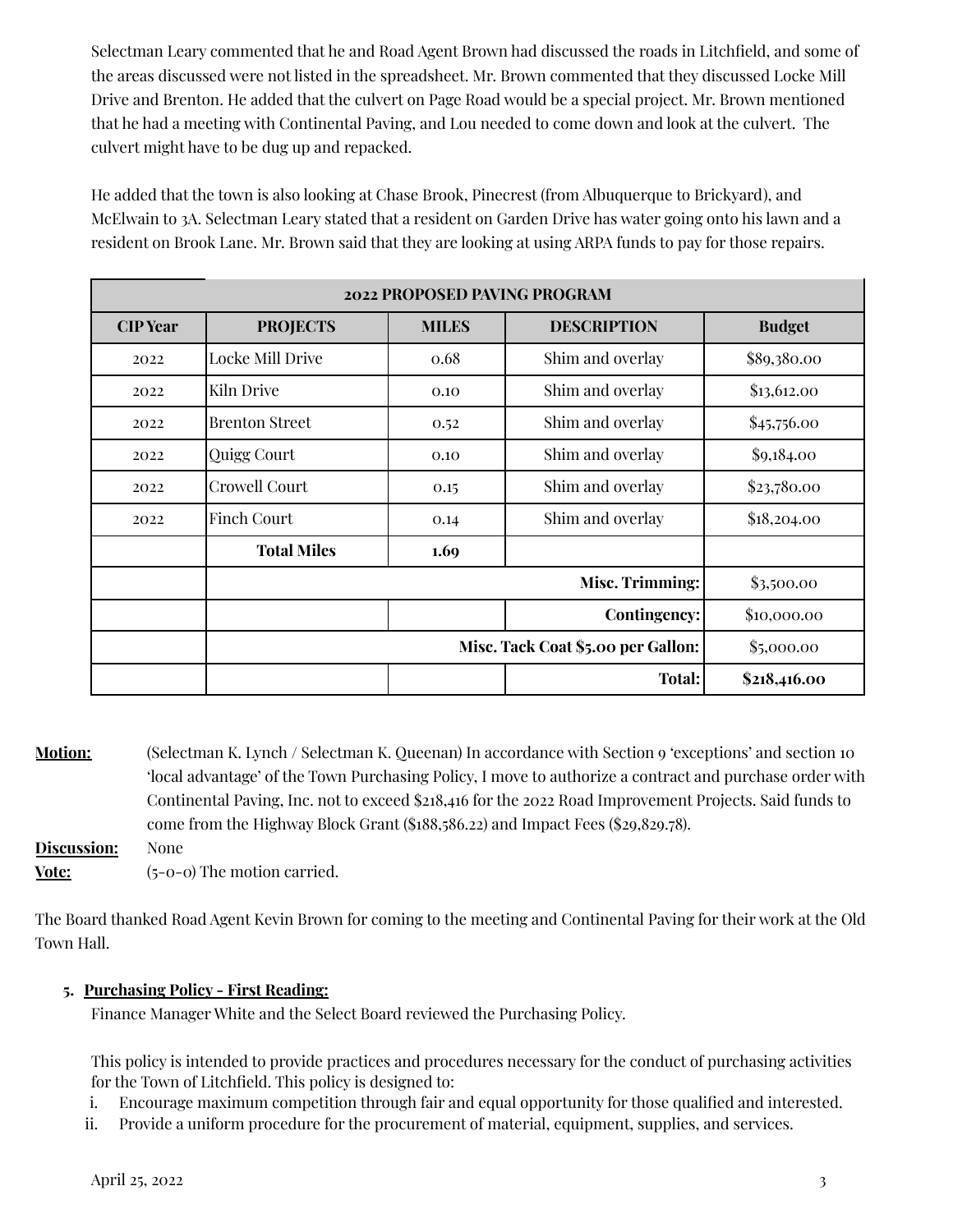- iii. Ensure that taxpayers get the "best overall value" for their dollars.
- iv. Apply to all Town Departments, Boards, Committees, Commissions, Elected and Appointed Officials under the authority of the Board of Selectmen.

#### **Purchasing Procedures and Purchase Orders:**

- i. All purchases require prior approval by the Department Head or designee.
- ii. The Town Administrator shall approve purchase orders before purchasing capital items, goods, or services valued at greater than or equal to \$5,000 but less than \$12,000.
- iii. The Board of Selectmen shall approve purchase orders before purchasing capital items, goods, or services equal to \$12,000 or greater.
- iv. Vendors listed in Appendix A shall be exempt when the Finance Department has a written contract or agreement on file establishing a routine or regular purchase of goods or services or specific vendors where goods and services are purchased routinely over the course of the year from whom cumulative purchases will exceed the purchase order threshold. All exceptions shall be reviewed annually by the Board of Selectmen.
- v. Some of the factors considered when determining the "best overall value" as referenced in section 1-c above are:
	- a. Price
	- b. Quality
	- c. Warranty
	- d. Service
	- e. Availability
	- f. Past Performance of the vendor
	- g. References
- vi. Throughout this document, the authority vested to the Town Administrator may be delegated upwards to the Board of Selectmen in the absence of the Town Administrator.
- vii. In all cases where the department is the purchaser of goods or services requiring a purchase order, the Town Administrator must sign a purchase order for payment authorization. In no case may a single individual perform purchases and authorize their actions. The Town Administrator will have eligible purchase orders approved by the Board of Selectmen. Delegation downwards of purchase orders to avoid a conflict with this section is not authorized.

#### **For Purchases and Competitive Bid Process:**

The following sections cover all purchases of capital items, goods, and services except for contractual and/or repeating operational purchases from vendors listed in Appendix A. In cases of unique, non-repeating purchases from vendors listed in Appendix A, this exception may not apply. For example, a vendor listed in Appendix A that provides routine repair or maintenance services is exempt from this section, but the purchase of new equipment from the same vendor shall not be exempt. In cases where there is a sole source of materials, goods, or services, regardless of price, the Town Administrator or Board of Selectmen must approve the use of that particular vendor in accordance with section 6.

- i. **Under \$5,000:** Employees are encouraged to secure competitive pricing from multiple sources. Purchases in this category require the approval of the department head before the purchase.
- ii. **Between \$5,000 and \$11,999:** Informal written proposals from at least three sources must be solicited; in cases where fewer than three proposals are received, the non-submitting vendors should be listed on the purchase order. Faxed or emailed quotations are acceptable. Purchases must be supported by written quotations from vendors and attached to the purchase order before approval. Direct solicitation of proposals is allowed. Award of purchase requires the approval of the department head and the Town Administrator.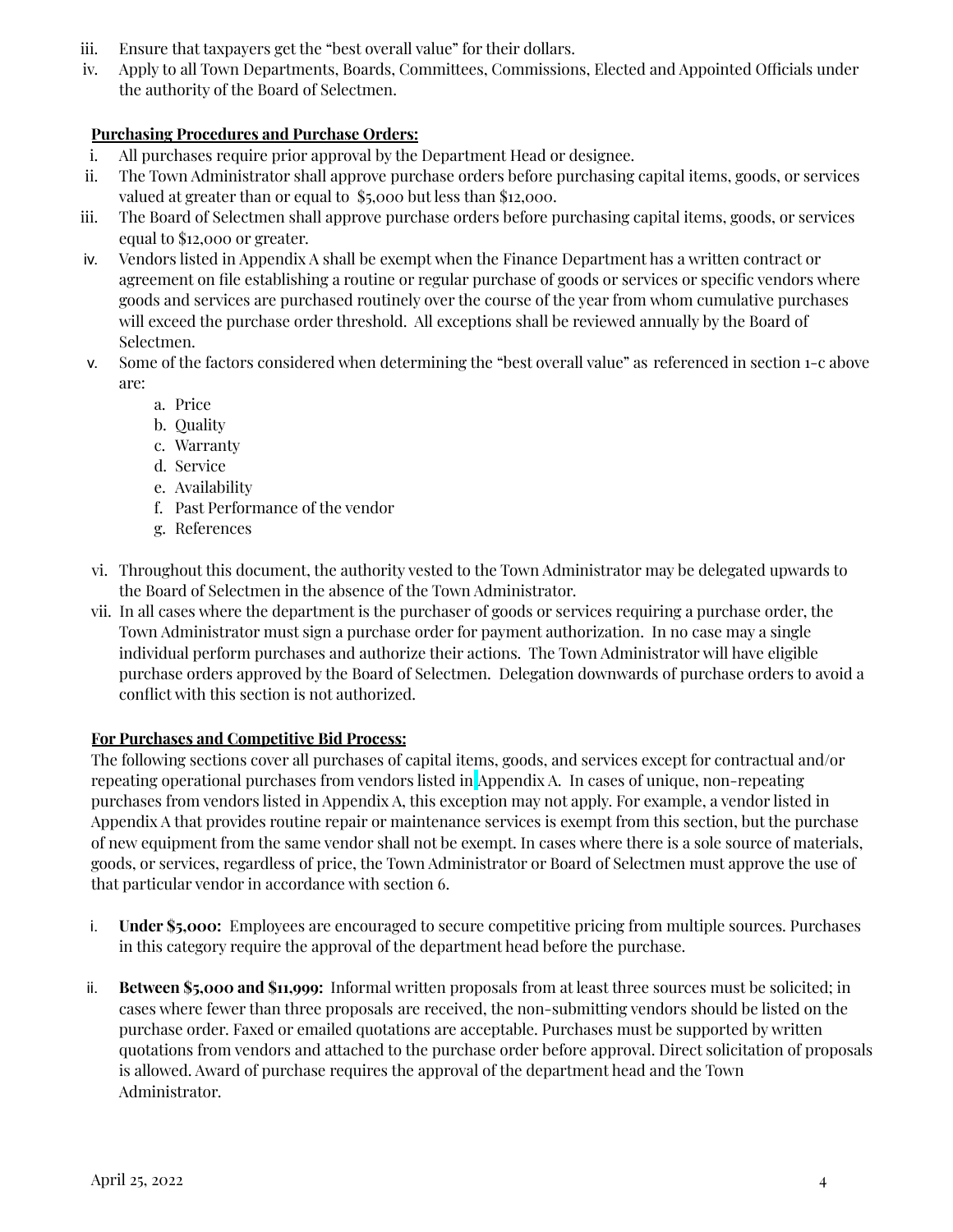- iii. **Over \$12,000:** Formal written proposals shall be submitted in a sealed envelope for these major purchases. Invitations for proposals will be posted on the Town's website for at least fourteen (14) calendar days before opening. Direct solicitation to qualified contractors/vendors is also allowed. Invitations for proposals may also be publicly advertised in local newspapers of record, relevant professional journals, or posted on applicable websites. Invitations for proposals should allow at least fourteen (14) calendar days from initial publication until the due date for submissions. The Town Administrator must approve the invitation for proposals before posting any invitation and will advise the Board of Selectmen as to the strategy at the Board's next regular meeting. The Board of Selectmen may authorize a publication period of less than fourteen (14) calendar days. Proposal specifications require the approval of the Town Administrator. Formal proposals must be received, sealed, and in writing by the posted deadline at the Litchfield Town Hall Board of Selectmen's office. All proposals shall be opened under the requirements of a publicly posted meeting as described in RSA 91-A, at a date, time, and place designated in the request for proposal (RFP). The Town Administrator and the Department Head shall open all proposals under dual control. In those cases where the Town Administrator functions as the Department Head, the Finance Manager or a member of the Board of Selectmen shall serve as the dual control. The results of the proposals shall be made public at a posted opening meeting or the next public meeting of the Board of Selectmen. Late proposals will not be accepted after the closure time listed on the RFP documentation. The winning submission must be reviewed by the Town Administrator and Department Head to ensure the bid complies with the bid specifications. Purchases involving contracts awarding the proposals to be signed by the Town may be reviewed by Town Counsel before presentation to the Board of Selectmen. The award of a purchase contract or a services contract requires the approval of the Board of Selectmen, who may choose to delegate this authority to the Town Administrator on a case by case basis. If at least three proposals are not received, the Board of Selectmen may require another RFP Process.
- iv. Bids may not be awarded to the lowest bidder based on various factors that may weigh against the bidder, as detailed in section 2d above. In all cases where a bid is not awarded to the lowest bidder for capital items or goods or services whose value is greater than or equal to \$5,000 but less than \$12,000, the awarding of the bid must be approved by the Town Administrator; awards for items or goods or services whose value is greater than \$12,000 must be approved by the Board of Selectmen. In both cases, the reason for awarding the contract to other than the lowest bidder will be documented by attachment to the purchase order.

#### **Professional Service Contracts:**

Either the Request for Proposal (RFP) or Request for Quotation (RFQ) process (or a combination) may be used for professional service contracts. The primary difference between the two processes is that in the RFP process, a specific proposal is received and evaluated. The proposal includes a scope of work and a cost proposal. In the RFQ process, Statements of Qualifications (SOQs) are received in the RFQ process, and selection is made upon those qualifications. In this process, a mutually acceptable scope of work and the contract amount are negotiated with the successful bidder.

The Town Administrator must approve the RFP/RFQ, must be in writing, and must be posted on the Town's website for at least fourteen (14) calendar days before opening. Direct solicitation to qualified bidders is also allowed. Invitations for proposals may also be publicly advertised in local newspapers, relevant professional journals, or applicable websites. Invitations to bid should allow at least fourteen (14) calendar days from initial publication until the due date for submissions. The Town Administrator must approve the invitation to bid strategy before posting any invitation and will advise the Board of Selectmen on the strategy at the Board's next regular meeting. The Board of Selectmen may authorize a publication period of less than fourteen (14) calendar days. Proposals or SOQs must be submitted to the Town in a sealed envelope marked with the name of the request as indicated in the instructions.

Proposals shall be opened before the public at a date, time, and place designated in the RFP/RFQ. All proposals shall be opened under dual control by the Town Administrator and Department Head. In those cases where the Town Administrator functions as the Department Head, the Finance Manager or a member of the Board of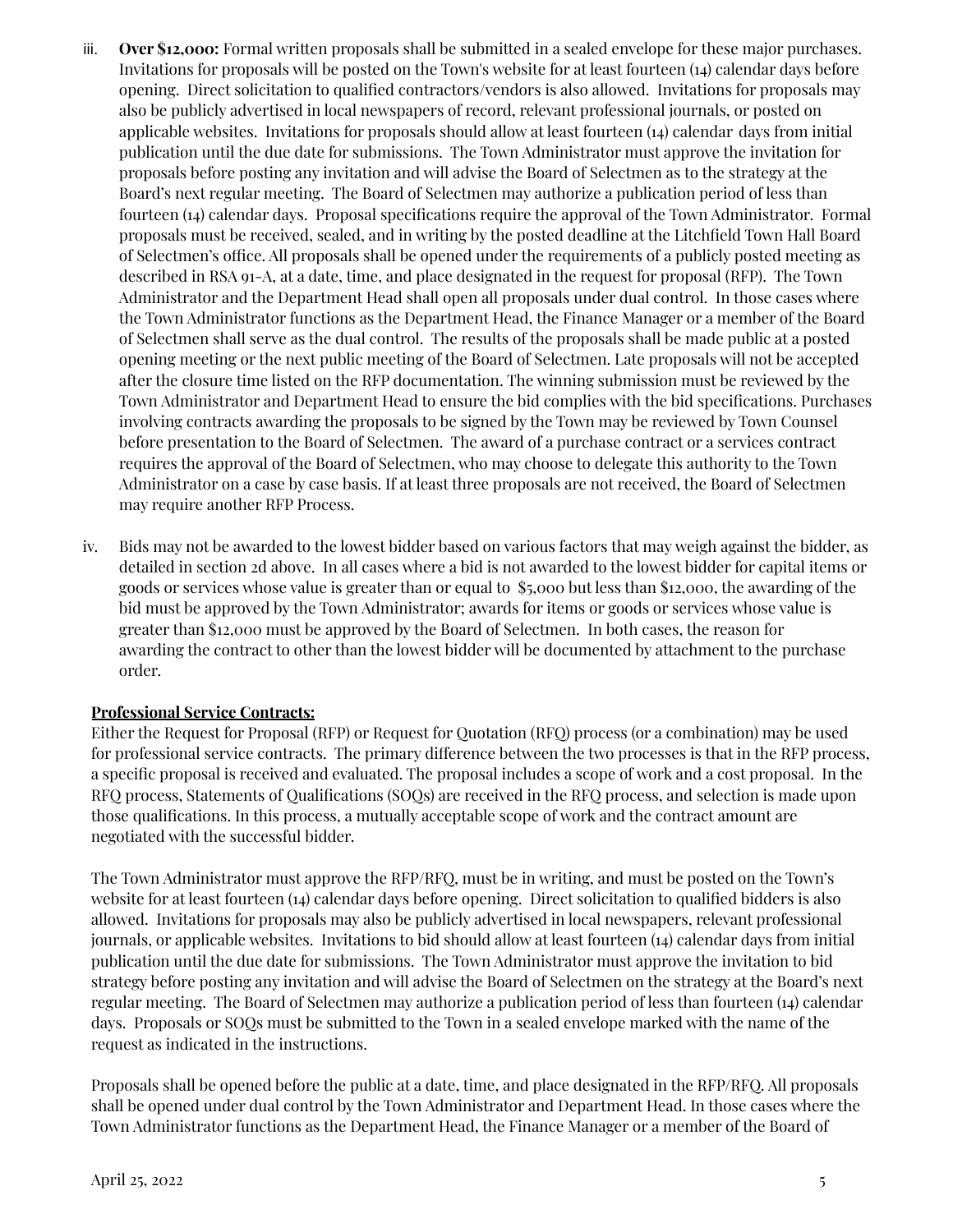Selectmen shall serve as the dual control. The proposals shall be analyzed (based upon the "best overall value" to the Town) and documented, including staff recommendations. In cases where the Board of Selectmen is the primary contact, proposers may be invited to discuss proposals and approaches with the Board in a public meeting. Contracts awarding the bid to be signed by the Town may be reviewed by Town Counsel before or after the presentation to the Board of Selectmen. The award of a contract requires the approval of the Board of Selectmen, who may choose to delegate this authority to the Town Administrator on a case by case basis.

If at least three bids are not received, the Board of Selectmen may require a re-bid. If a re-bid is required, the Board of Selectmen will not release the bid values by those who originally submitted bids.

#### **Public Auction:**

With the approval of the Town Administrator, purchases may be made through public auction. For purchases over \$3000 and less than \$12,000, the department must provide the Town Administrator writing quotes from similar products to provide a realistic price comparison. Upon receiving this information and verifying budget availability, written authorization indicating the amount "not to exceed" shall be granted, allowing the department head or designee to participate and bid on that particular product. If a purchase is made through auction, all documentation must be retained and submitted to the Finance Department. For purchases greater than \$12,000, the department head should provide the documentation noted above to the Board of Selectmen for approval, who shall also set a "not to exceed" value on bidding.

#### **Cases Not Requiring Competitive Pricing Procedure:**

The Town Administrator, with notification to the Board of Selectmen at a regular meeting, may approve a purchase order without competitive pricing for items less than \$12,000, and the Board of Selectmen, at a publicly noticed meeting with such exception noted on the agenda, may approve purchase orders without competitive pricing for items greater than \$12,000 under the following conditions:

- i. Item is to be purchased under any eligible State or Federal competitive pricing lists.
- ii. There is only one known source of purchase and no comparable substitute product or service; written documentation supporting the sole source must be provided.
- iii. The specific type or brand of supply or part necessary for the acceptable operation of a machine or device or as required by the warranty or contract on the machine or device; written documentation supporting the

purchase of a specific brand or part necessary for the acceptable operation of a machine or device must be provided.

- iv. An item previously awarded within the past twelve months.
- v. Purchases can be procured through cooperative intergovernmental purchase agreements with other government jurisdictions.

#### **Emergency Procurements:**

Emergency procurements may be made when a threat to public health, welfare, or safety exists, provided that such emergency procurement shall be made with such competition as is practical under the circumstances. If an emergency requires the immediate purchase of materials, supplies, equipment, or services, the Board of Selectmen authorizes department heads to approve such emergency purchases if the situation permits. The Town Administrator shall be notified of the emergency and the associated purchases as soon as possible. As soon as it is practicable, standard purchasing procedures will be reinstated. The Town Administrator will notify the Board of Selectmen of each occurrence. In all emergency purchases, receipts are required and shall be turned into the Finance Department as soon as possible.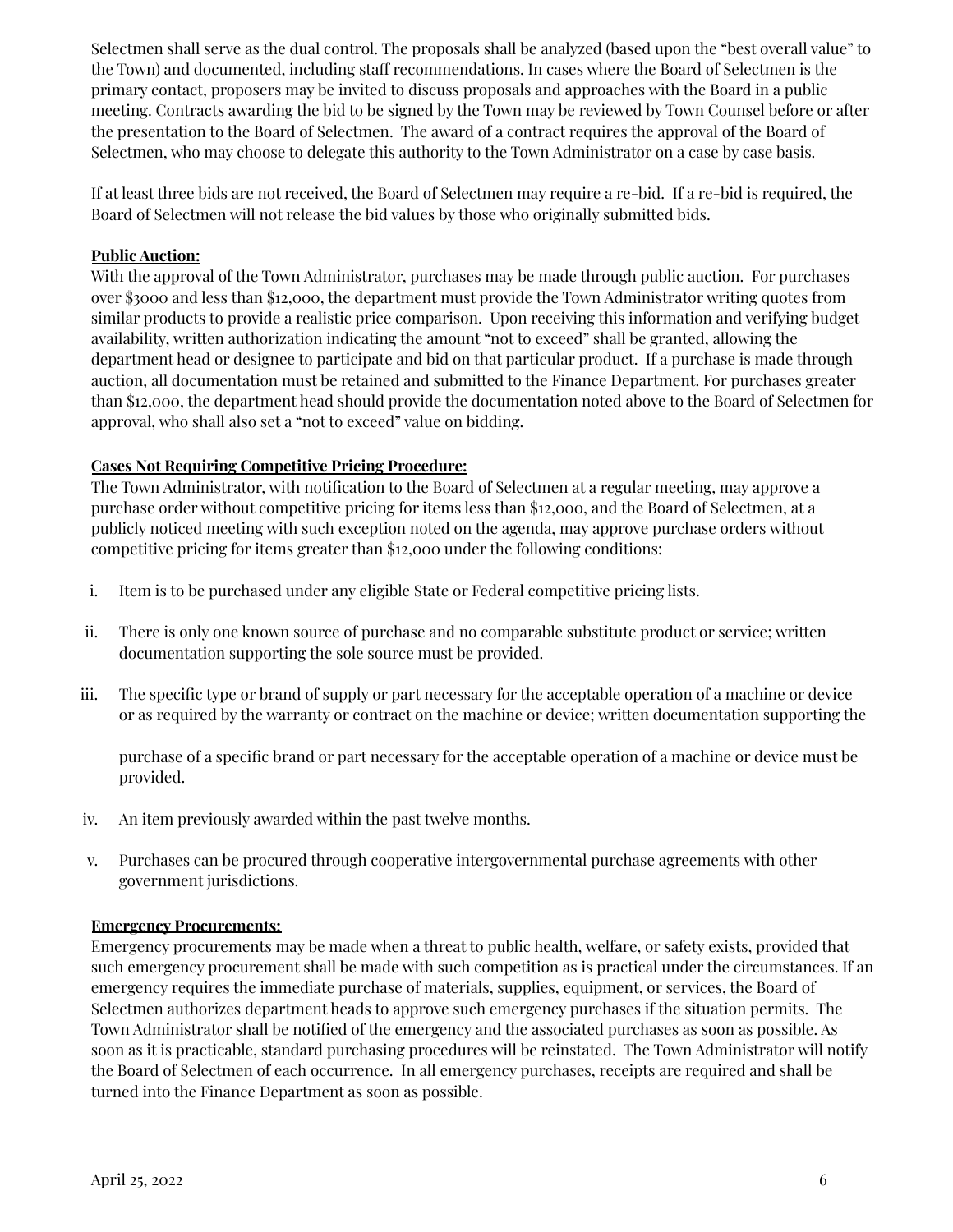## **Artificial Division Prohibited:**

Purchases shall not be artificially divided to create lower purchase amounts and therefore avoid the requirements of this policy. Service contracts or purchases of goods on an open contract must be evaluated upon the total cost through the contract's life and the appropriate approvals obtained based upon that price. Whether or not a proposed purchase constitutes the Town Administrator shall determine the artificial division.

## **Exceptions:**

Exceptions to the policy will be determined on a case-by-case basis by the Board of Selectmen.

## **Local Advantage:**

The Town of Litchfield will make every effort to purchase from businesses within the Litchfield area if the purchase fits into the "best overall value." It must be noted that the Town of Litchfield employees have a responsibility to the Town's taxpayers to ensure that bids are awarded to vendors offering their products or services at the "best overall value" to the Town.

## **Cancellation and Rejection of Proposals:**

An invitation for proposals or other solicitations may be canceled or rejected, in whole or part, as may be specified in the solicitation when it is in the Town's best interest.

## **Ethics in Public Purchasing and Contracting:**

In accordance with RSA 95:1, no person holding a public office in the Town of Litchfield, either appointed or elected, shall, by contract or otherwise, except by open competitive pricing, buy real estate, sell or buy goods, commodities, or other personal property of a value in excess of \$200 at any one sale to or from the state or political subdivision under which he holds his public office. In accordance with RSA 95:1-a, no official or employee of the Town shall require any public works or construction contract to make an application to or to get any surety bond or contract of insurance specified in the building or construction contract from a particular surety or insurance company, agent, or broker. It shall be unethical for any Town employee involved in making procurement decisions to have personal investments in any business entity that will create a substantial conflict between their private interests and public duties. It shall be unethical for any person to offer, give or agree to give any Town of Litchfield employee or for any Town of Litchfield employee to solicit, demand, accept or agree to accept from any vendor or business a gift or gratuity in any amount in connection with any decision, approval, disapproval, or recommendation concerning a solicitation. Inexpensive advertising items bearing a vendor's name, such as pens, pencils, paperweights, cups, candy, calendars, etc., are not considered articles of value or gifts in relation to this policy.

## **Disposal of Surplus Property:**

Department Heads should notify the Town Administrator at least annually about any property considered surplus. For items with a value of less than \$1,000, department heads may dispose of them as appropriate following notification of the Town Administrator. For items with an estimated value greater than \$1,000, and less than \$1000, the Town Administrator will have the authority to transfer property from one department to another, including surplus equipment as trade on replacement equipment, authorizing placement in state surplus auction, retain for parts or authorize the sale by public or electronic auction. All items declared surplus (excluding real estate) with an estimated value of greater than \$1000 would be reported to the Board of Selectmen. The Board retains authority to authorize the form of disposition.

## **Appendix A:**

List of vendors excluded from competitive bidding (i.e., software license, vehicle repairs, uniforms, legal services, insurances, etc.)

Chairman Webber asked Finance Manager White to review the Purchasing Policy amounts and the Disposal of Surplus Property amounts with Town Administrator Brown. He also asked the Select Board to review the Purchasing Policy and be ready to take action at the next Select Board meeting.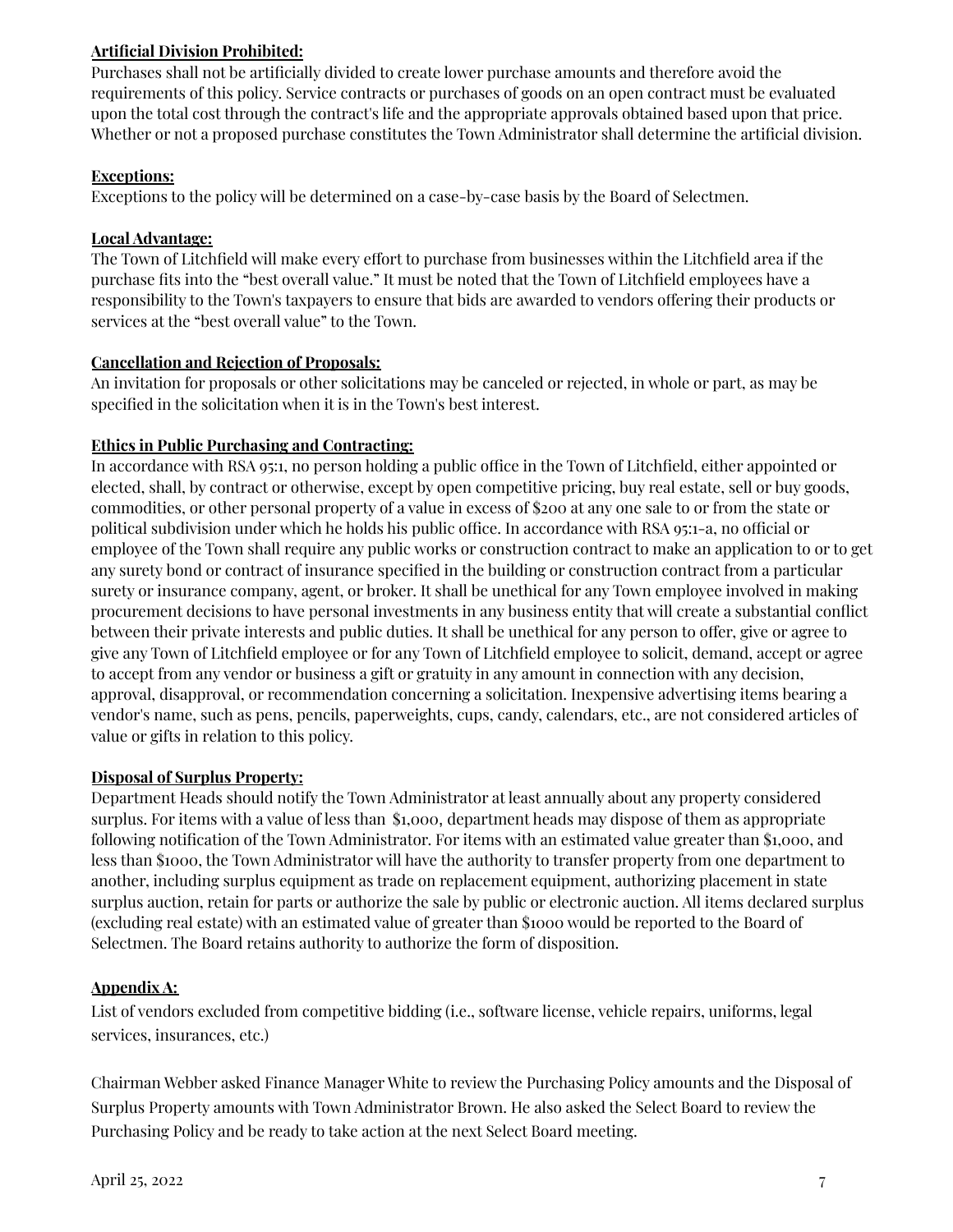#### **6. VFW Awards Ceremony:**

Chairman Webber mentioned that the Hudson Memorial Post is hosting its Annual Loyalty Day on Friday, May 6, @ 6:30 pm. Mr. Webber read the letter into the minutes,

"Dear Mr. Webber,

The Hudson Memorial Post 5791 and its Auxiliary will be hosting its annual Loyalty Day */*Scholastic Awards ceremony on Friday, May 6, 2022, at 7 pm. We plan to honor citizens , students, educators, public servants, and others who have made significant contributions to the well-being of our community . We invite the Board and a guest(s) to attend this ceremony as the following employees will be recognized that night.

- a. Christopher Underwood, Litchfield Police Department, Loyalty Day Award
- b. Corey Fecteau, Litchfield Fire Department, Loyalty Day Award
- c. Steve Dube, Hudson Fire Department (FYI, as he's also Litchfield's Fire Inspector), Loyalty Day Award

We will be serving light refreshments this evening, with a social time from 6:30-7:00 pm and the awards ceremony beginning at 7:00 pm. Although the event is open to the public, for planning purposes, I ask that you RSVP by May 1, 2022.

NOTE: Due to COVID-19, we recommend following the latest CDC, state, and local health guidelines at the time.

Sincerely,

Robert J. Everett, PAP, Chairman."

#### **7. Public Input @ 6:55 pm:**

#### i. **Joe Cabral, 7 Brickyard Drive:**

Mr. Cabral provided the Select Board members with the list of websites that he used to search for used fire trucks. Mr. Cabral mentioned that he met with Chief Fraitzl about a week-and-a-half ago, provided the Chief with the same list of websites, and added that he is trying to help Litchfield save some money. Mr. Cabral reviewed the different fire trucks listed on the websites.

Mr. Cabral mentioned that the Litchfield Fire Department and School District had received funding to renovate or build a new building. He added that the Fire Department also received a new pick-up truck and a command vehicle. Mr. Cabral commented that he and Selectman Lynch discussed how Pelham, last year, received a grant to help pay for the renovation of their middle school. Chairman Webber stated that Litchfield Police Station is on the Capital Improvement Plan.

Mr. Cabral mentioned that the ARPA funds should be spread around and spent on all the town's needs. Chairman Webber commented that the School Facilities Improvement Committee meets on the second and fourth Wednesday of every month from 3:30 pm until 5:30 pm, and they are not meeting this week because of April's vacation.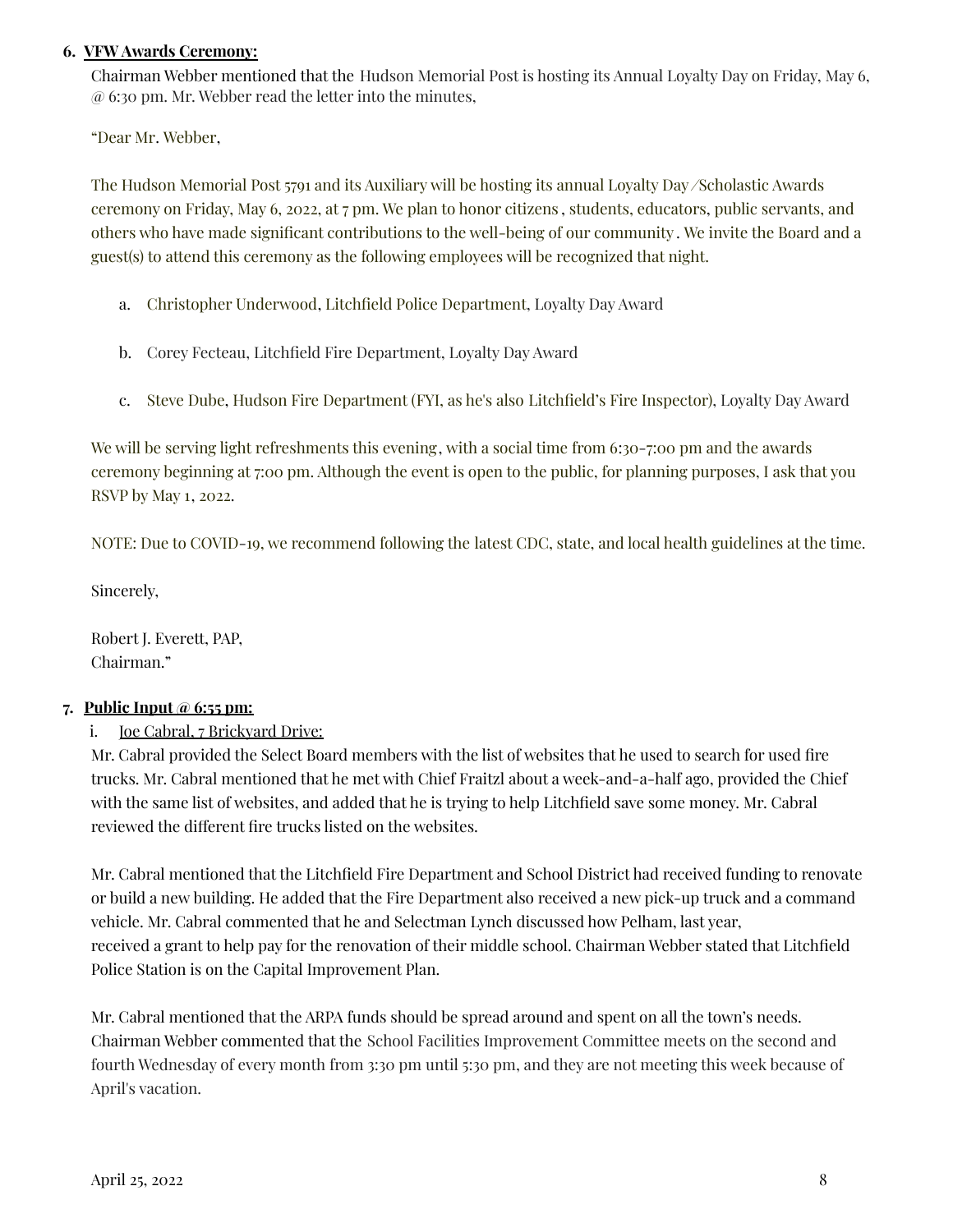Mr. Cabral informed the Select Board that he would not be snowplowing next year.

Public Input closed at 7:05 pm.

## **8. Town Administrator Report:**

Finance Manager Karen White had nothing to report.

#### **9. Selectmen Reports:**

#### i. **Selectman S. Webber:**

## a. **Recreation Commission:**

The Rec Commission does not have a meeting on April 26, and its next meeting will be on May 10.

#### b. **School Facilities Improvement Committee:**

The School Facilities Improvement Committee will not meet this week because of the April vacation.

## **ii. Selectman R. Leary:**

## a. **Budget Committee:**

The Budget Committee met on April 21. The Budget Committee reviewed and approved the by-laws for the Committee. The next meeting is on May 26.

## **iii. Selectman R. Lascelles:**

## a. **Heritage Commission:**

Selectman Rich Lascelles commented that the Heritage Commission met. He noted that the only project coming up is the Dar-Col stables situation.

# b. **Emergency Management Team:**

Nothing to Report

#### **iv. Selectman K. Lynch:**

## a. **Conservation Commission:**

Selectman Lynch stated that he did not have anything to report.

#### **v. Selectman K. Queenan:**

#### **a. Volunteers:**

Dr. Queenan mentioned that the Town Website (<https://litchfieldnh.gov/2022/04/23/volunteers-needed/>) has a list of volunteer positions needed for Committees.

On April 23, 2022, the Town Website listed that volunteers were needed for the following:

- 1. Capital Improvements Committee One Citizens Representative
- 2. Pat Jewett Volunteer Appreciation Award One Coordinator
- 3. Conservation Commission: Regular & Alternate Members
- 4. Heritage Commission: Regular & Alternate Members
- 5. Planning Board: Alternate Members
- 6. Recreation Commission: Alternate Members
- 7. Zoning Board of Adjustment: Alternate Members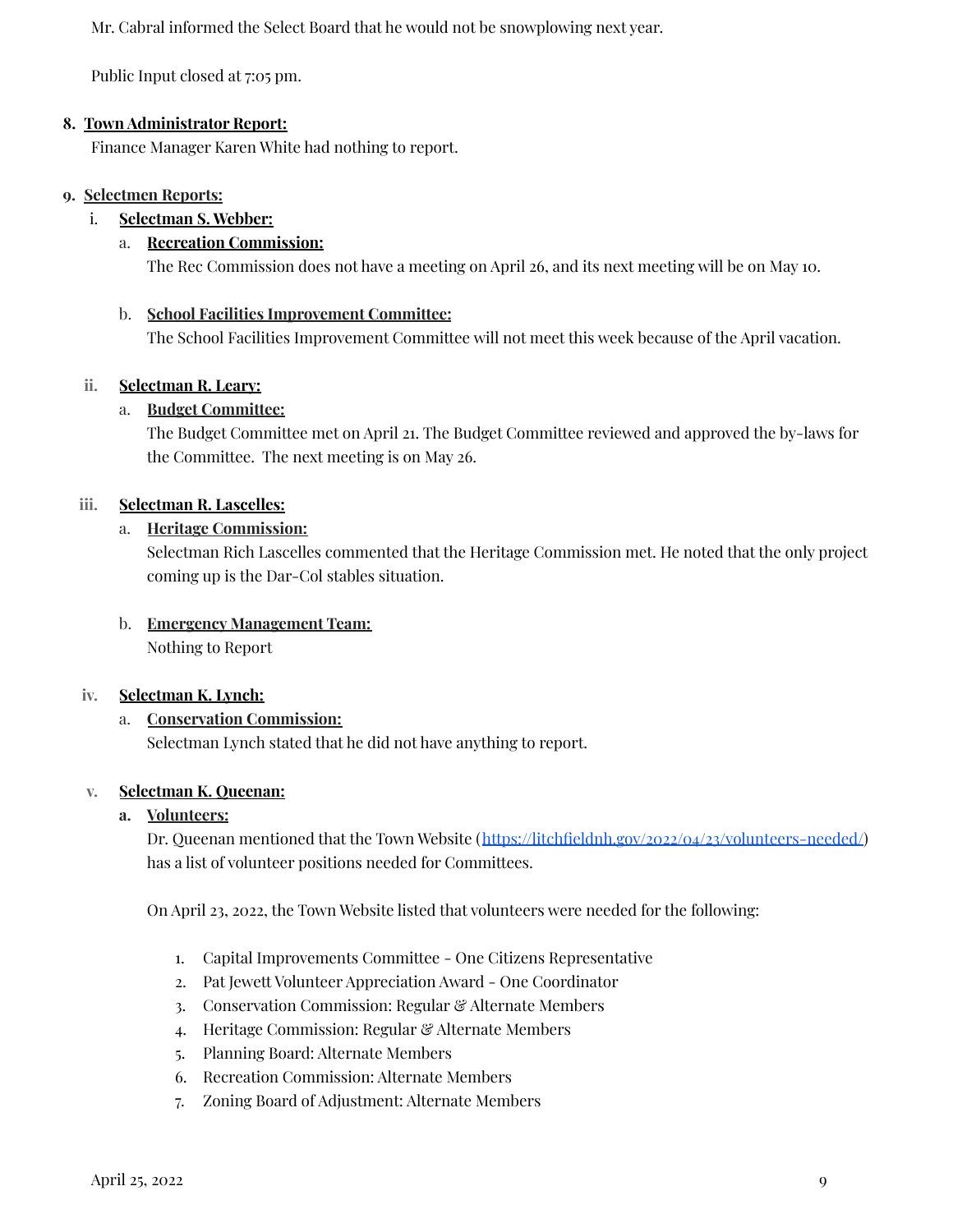Dr. Queenan noted that the Committees cannot do town business, if they do not have quorums.

#### b. **Capital Improvement Planning Committee:**

Dr. Queenan mentioned that the next CIPC meeting is scheduled for Monday, May 2, 2022, at 6 pm at the Town Hall. She commented that the CIPC needs a citizen to serve as a representative on the Committee. Dr. Queenan added that the CIP Committee would like to be part of the interview process of the community member.

#### c. **Planning Board:**

.

Dr. Queenan commented that the next Planning Board meeting is scheduled for Tuesday, May 3, 2022, at 7 pm at the Town Hall. She stated that Alternate Members are needed.

At the last meeting on April 19, 2022, the Planning Board approved Mel's Funway Park's amended site plan. She noted that some significant items that Mel's will add to the park are:

- 1. 58 parking places in three locations.
- 2. An outdoor laser-tag arena throughout the woods where the haunted hayride currently lies.
- 3. A Winter Light show along the existing trails where the haunted hayride currently lies (patrons will stay in their cars and drive through the Winter Light show).
- 4. Christmas tree sales area adjacent to the arcade building.
- 5. An 8' x 16' ice cream cooler with a fence near the arcade building.
- 6. Also, during the last meeting on April 19, 2022, concern was raised about enforcing the Site Plan conditions/rules (such as parking, decibel levels) and zoning ordinances such as lighting brightness

Dr. Queenan believed that Mel's Site Plan reads that they are permitted five events per year, but they will explore the five-event policy.

Dr. Queenan stated that she would inquire if a policy exists on enforcement now, and if not, she would see if one could be defined. She noted that a future meeting on Tuesday, May 17, 2022, at 7 pm at the Town Hall, will also include a workshop to discuss speed and safety concerns on Albuquerque Ave. They will discuss and explore items such as:

- 1. Potential traffic calming measures.
- 2. Potential of adding more road signage near the two existing parks:
	- a. Roy Memorial Park/Darrah Pond/Talent Hall
		- b. Sawmill Brook
		- c. Near the High School, along the road where many people cross the street to get to the walking/bike path, more speed limit signs, etc.
		- d. Potential painting of crosswalks at key intersections:
			- i. Pinecrest (4-way stop signs)
			- ii. Talent (2-way stop)
			- iii. Hillcrest (4-way stop)
			- iv. Near the High School for students that walk to school and have to walk across Albuquerque to get to the High School side of the road, near park entrances, etc.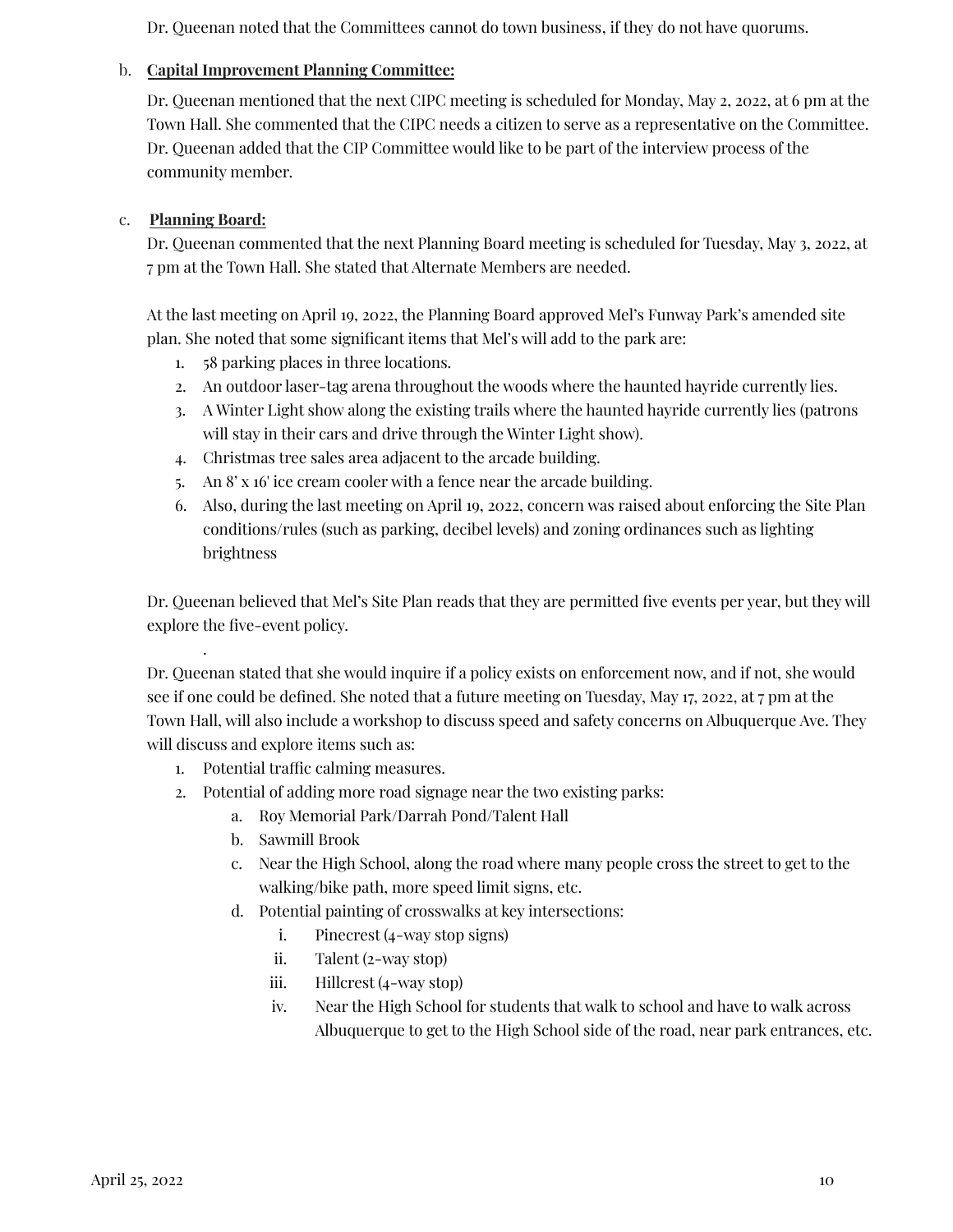Dr. Queenan commented that Town Administrator Brown discussed reaching out to NRPC about identifying a firm that could do a current analysis of Albuquerque to identify items that may improve this road. She said there might be a grant available for the analysis of Albuquerque.

Dr. Queenan noted that residents are always welcome to attend the meetings or send their concerns, questions, and ideas. She added that the Planning Board would get the Workshop Info details posted.

## d. **NRPC:**

Dr. Queenan mentioned that the next Full Commissioner meeting is scheduled for Wednesday, June 15, 2022, at 7 pm. The NRPC is located at 30 Temple Street, Nashua, NH.

#### **9. Items Removed From Consent:**

i. **None**

## **10.Non-Public:**

Chairman Steven Webber mentioned that the Board would be entering a Non-Meeting Session to have a consultation with legal counsel. He asked for a motion to enter the Non-Meeting at 7:19 pm.

**Motion:** (Selectman R. Leary / Selectman K. Lynch) So moved.

# **Discussion:** None

## **Roll Call:**

- **a.** Selectman S. Webber Yes
- **b.** Selectman R. Leary Yes
- **c.** Selectman R. Lascelles Yes
- **d.** Selectman K. Lynch Yes
- **e.** Selectman K. Queenan Yes

**Vote:** (5-0-0) The motion carried.

#### **11. Reconvene:**

**Motion:** (Selectman K. Lynch / Selectman R. Leary) motioned to adjourn the Non-Meeting Session at 8:25 pm and (Selectman B. Leary / Selectman R. Lascelles) motioned to sign a service agreement with Municipal Resources Incorporated (MRI) for Interim Police Administrator Services.

**Discussion:** None

**Vote:** (5-0-0) The motion carried.

#### **12. Adjournment:**

**Motion:** (Selectman K. Lynch / Selectman R. Leary) motioned to adjourn the Public Session at 8:29 pm. **Discussion:** None

**Vote:** (5-0-0) The motion carried.

Respectfully Submitted, Matthew Sullivan BOS Recording Secretary